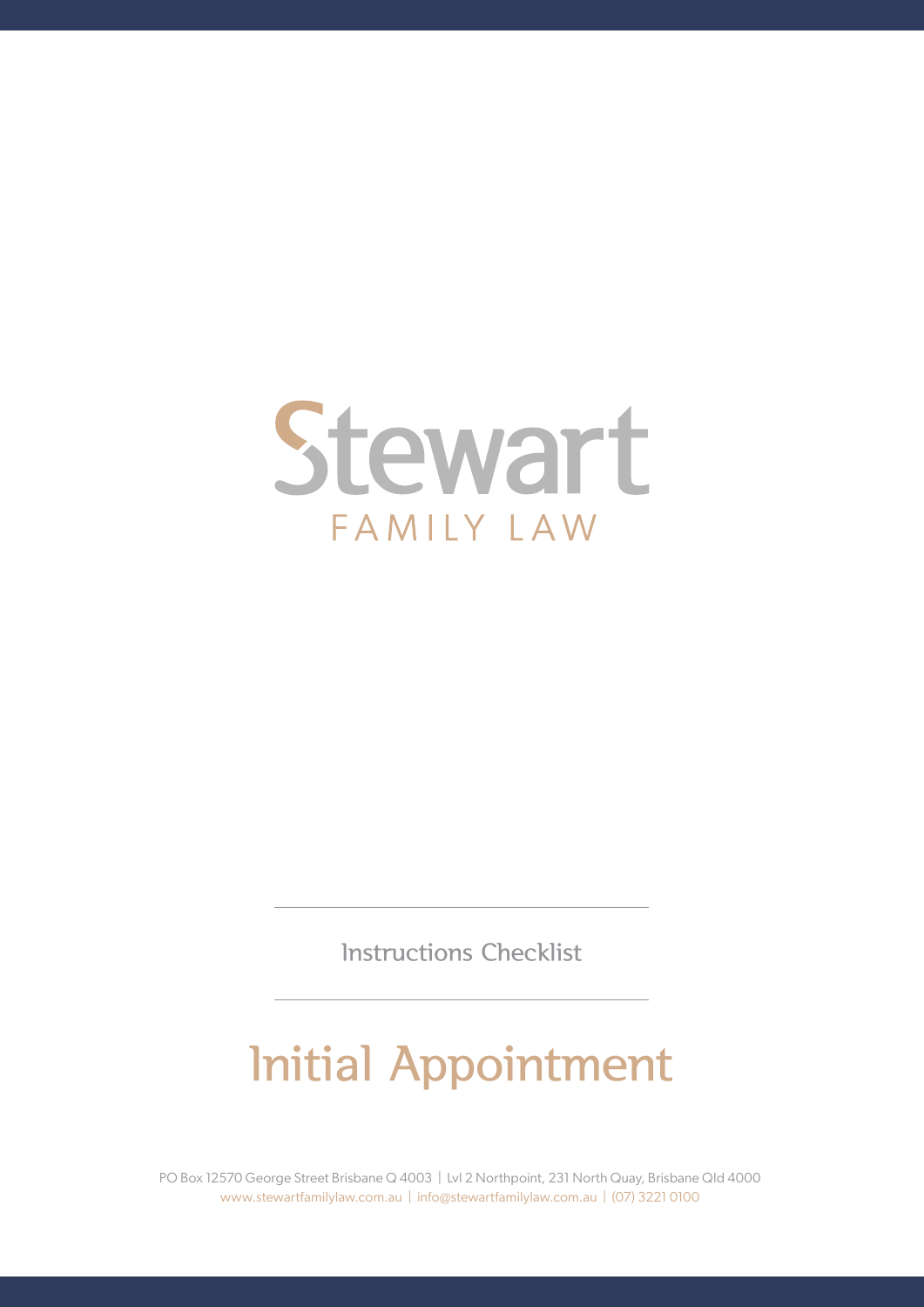#### About You

| Surname                                                     |  |
|-------------------------------------------------------------|--|
| First name                                                  |  |
| Address                                                     |  |
| Suburb                                                      |  |
| Postcode                                                    |  |
| <b>Postal Address</b><br>(if different to above)            |  |
| Telephone                                                   |  |
| Email address                                               |  |
| Occupation                                                  |  |
| Date of birth                                               |  |
| Place of birth                                              |  |
| Citizenship                                                 |  |
| Other names you have<br>been known by                       |  |
| How did you find out<br>about us?                           |  |
| Are you Aboriginal and/or<br>Torres Strait Islander origin? |  |
| Do you need assistance<br>with English?                     |  |
|                                                             |  |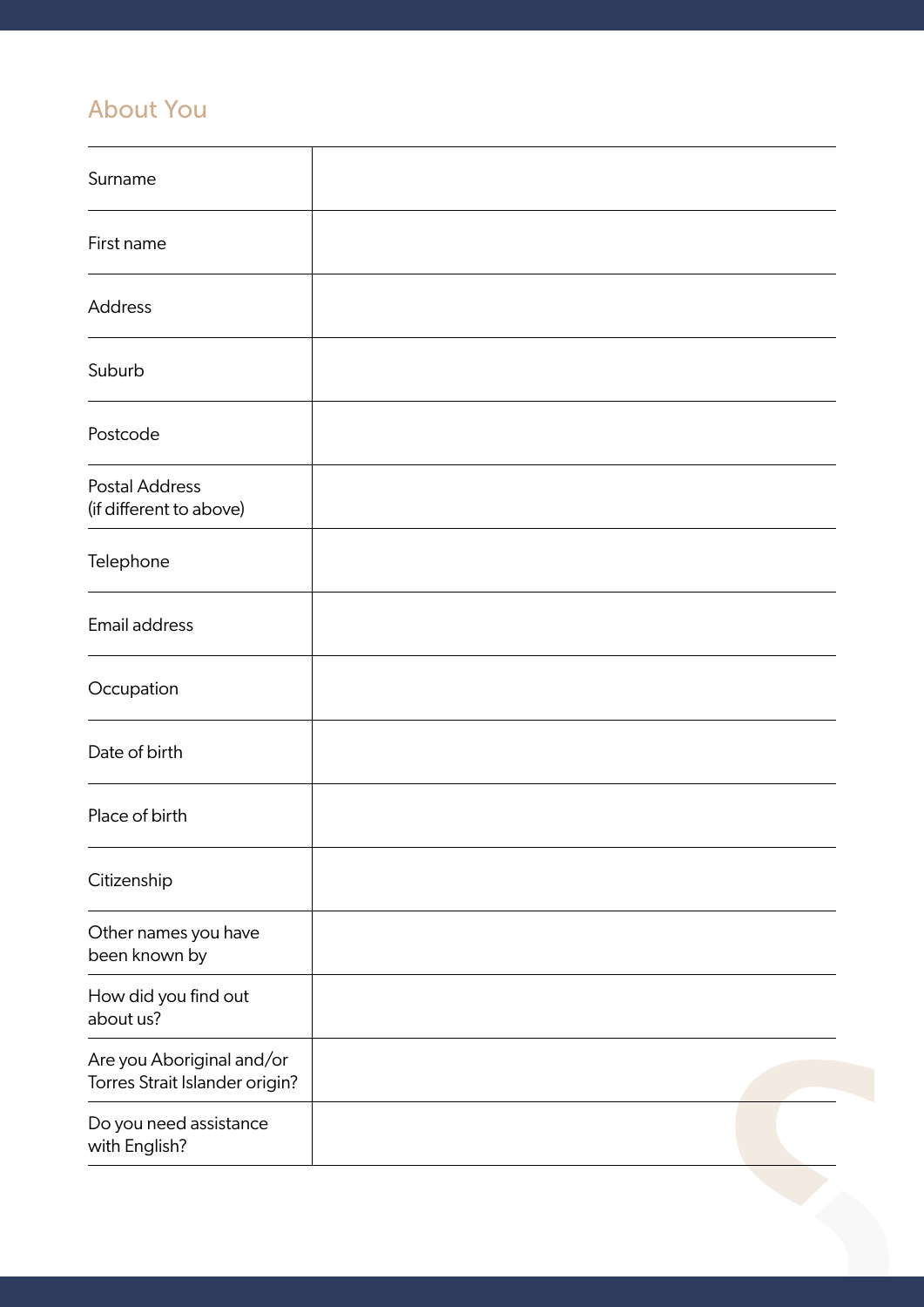## Other Party Details

| Surname                                                    |  |
|------------------------------------------------------------|--|
| First name                                                 |  |
| Address                                                    |  |
| Suburb                                                     |  |
| Postcode                                                   |  |
| Telephone                                                  |  |
| Email address                                              |  |
| Occupation                                                 |  |
| Date of birth                                              |  |
| Place of birth                                             |  |
| If born outside Audtralia,<br>year first entered Australia |  |
| Citizenship                                                |  |
| Other names they have been<br>known by                     |  |
| Name of Lawyers                                            |  |

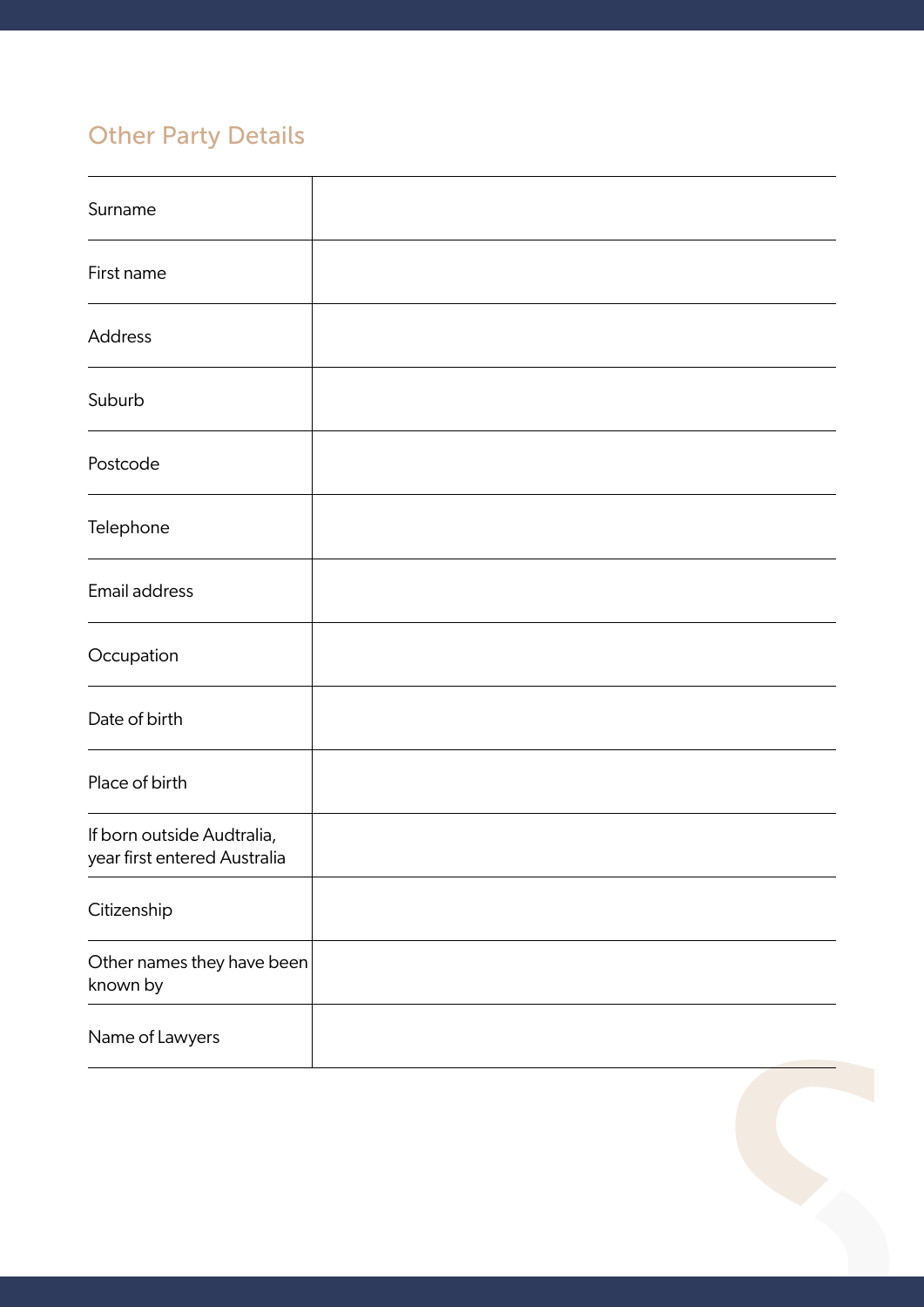### Marriage / Cohabitation Details

| Start date of cohabitation    | Date of marriage         |  |
|-------------------------------|--------------------------|--|
|                               |                          |  |
| Place of marriage             | Date of final separation |  |
|                               |                          |  |
| Dates of previous separations | Date of divorce          |  |
|                               |                          |  |

#### Children

| Child 1        | Child 2        |
|----------------|----------------|
| Name           | Name           |
|                |                |
| Date of birth  | Date of birth  |
|                |                |
| Place of birth | Place of birth |
|                |                |
| Lives with     | Lives with     |
|                |                |

| Child 4        |
|----------------|
| Name           |
|                |
| Date of birth  |
|                |
| Place of birth |
|                |
| Lives with     |
|                |
|                |
|                |